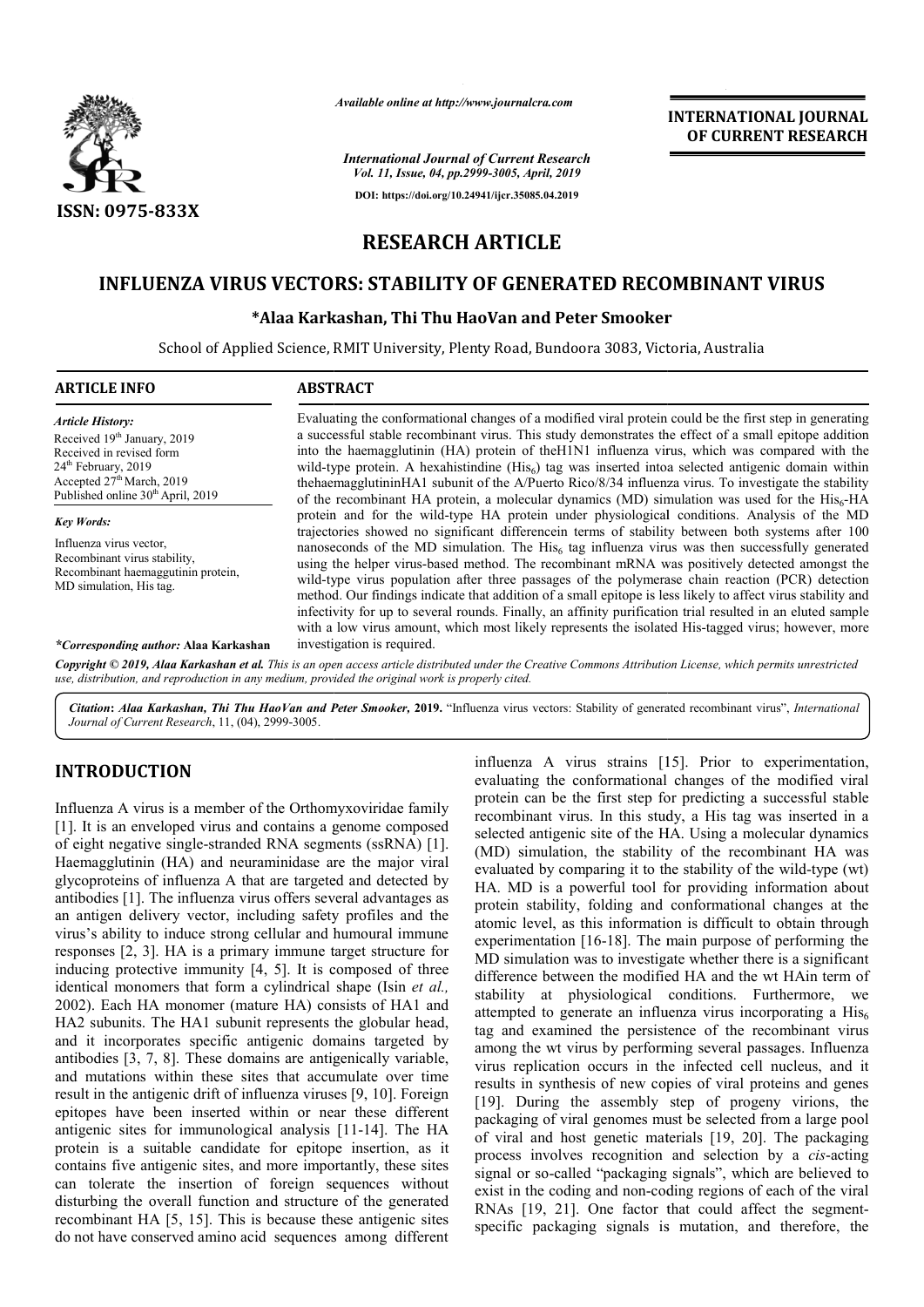vRNA may not be selected for virion packaging [22]. Thus, we have examined if the HA incorporating a His tag would still be selected and incorporated into progeny virions along with the remaining vRNAs. Here, we have demonstrated the effect of  $His<sub>6</sub>$  tag insertion on the stability of the HA protein using an MD simulation. Then, we generated a His tagged influenza virus using the helper virus-based method, and investigated the possibility of the chimeric HA to be continually packaged into progeny virions with the existence of the wt HA during virus propagation. Finally, we examined the possibility of isolating the His tagged virus by affinity purification.

#### **MATERIALS AND METHODS**

**His tag insertion to HA protein:** The HA protein used was the A/Puerto Rico/8/34 (H1N1) influenza virus (PR8). The nucleotide and amino acid sequences of the HA gene from PR8 in the mRNA sense were obtained from the NCBI sequence database (Gene Bank accession no. EF467821.1). DNA encoding the  $His<sub>6</sub>$  tag caccaccaccaccaccac was added after S158. To gain insight into the His tag location, a structure model for  $HA$ -His<sub>6</sub> was built using the Swiss-Model Workspace [23]. The generated structure model was visualized using Visual Molecular Dynamics software (VMD) [24]. The I-TASSER approach was then used to analyse selected profiles of the predicted secondary structure [25, 26].

**Molecular dynamics simulation:** Many aspects of biomolecular structure, such as protein stability, folding and conformational changes, can be revealed by studying their internal motion [16]. Obtaining dynamic information about, not simply the static structure of, a protein of interest should be considered when analysing the effect of the addition of a foreign epitope to a particular protein [27]. An MD simulation was performedat physiological conditions to compare the stability of the HA after the poly-His tag addition to the stability of the wild-type. The simulation system used was the classical MD with GROMACS version 4.6.3, and the CHARMM36 force field was used to perform the calculations required to build the simulation system. Both proteins, HA- $His<sub>6</sub>$  and wt HA, were simulated at 310 K for 100 ns. Therefore, two sets of trajectories were obtained using GROMACS. Before the simulations were run, a cubic water box was constructed with selected proportions to solvate the proteins. Water molecules were gradually added in the box until the water density reached  $\sim 1.0$  g/cm<sup>3</sup> and the models were covered. Counter ions (Cl-) were then added to neutralize the system. Afterward, the Steepest Descent energy minimization method was performed to reach the lowest possible local energy point. The system was equilibrated using a Bussi coupling thermostat and Parrinello-Rahman coupling barostateto maintain the temperature at 310 K and pressure at 1atm [28, 29]. Time steps of 2 ps were used to integrate the equation of motion, and the simulation was updated every 10 steps. At the end of the simulation, the stability of the His tag HA protein was compared to that of the wtHA protein by analysing the MD trajectories.

**Construction of the plasmid:** The cDNA sequence encoding the His tagged viral RNA of the PR8 virus was inserted in the antisense orientation [30] between the canine RNA polymerase I promoter [31] and the mouse RNA polymerase I terminator [32, 33] sequences. The coding sequence of the designated HA-His<sub>6</sub> pol I construct was generated synthetically (Genscript). The construct was cloned into the pRNA-CMV3.1/Neo plasmid vector (Genescript) using the restriction sites *Nde*I and *Hind*III. Accordingly, these restriction enzyme sites were included in the HA-His<sub>6</sub> pol I construct at the 5 $^{\circ}$  and 3` ends. The constructed plasmid will be referred to as  $pCDNA/HAPR8-His<sub>6</sub>$  pol I.

**Cells and virus:** Madin Darby Canine Kidney cells (MDCK, Sigma-Aldrich, Germany) were used for the propagation of the PR8 virus and for the transfection and generation of the recombinant influenza virus. MDCK cells were maintained in Dulbecco's modified Eagle medium (DMEM, Gibco, USA) supplemented with 10% foetal bovine serum (FBS, Gibco) and100 U/mlpenicillin-streptomycin. Cells were incubated at  $37^{\circ}$ C with 5% CO<sup>2</sup> in a humidified incubator. For propagating the PR8 virus,the cell growth culture medium was replaced with a virus growth medium (VGM). The VGM consisted of DMEM supplemented with 0.2% BSA (bovine albumin fraction V 7.5%, Gibco, USA), 2 μg/mL TPCK-trypsin (Sigma-Aldrich, Germany) and 100 U/ml penicillinstreptomycin. Cells were infected with 1:1000 diluted virus stock (original HA titre  $= 6400$ ) afterreaching approximately 80% confluence. Cells were incubated for up to 4 days at 37°C with regular observation for the cytopathic effect (CPE). The culture medium of the infected cells was then harvested and centrifuged at 3,000 *x g*for 3 min to remove cell debris. Virus purification was performed with ultracentrifugation for 2 h (28,000 *x g* at 4°C in an Optima L-80 XP Beckman rotorTi-41) through a 20% sucrose cushion. The virus pellet was resuspended in 20 μL TNE buffer (50 mMTris, 140 mMNaCl, 5 mM EDTA) after removing the medium and sucrose cushion.

**Production of recombinant influenza virus:** pCDNA/ HAPR8-His $_6$  pol I plasmid was transfected into the MDCK cells using the lipofectamine® 2000 transfection reagent (Invitrogen, USA). Briefly,  $5 \times 10^4$  MDCK cells were seeded in a 24-well tissue culture plate so that the cells were approximately 90% confluent at the time of transfection. Cells were maintained in anantibiotic free DMEM medium supplemented with 10% FBS and were incubated at 37°C with  $5\%$  CO<sup>2</sup>. After 24 h, the cell culture medium was replaced with a serum-free medium. In all, 0.8 μg of plasmid DNA and 2 μl of the transfection reagent were diluted in 50 μL of Opti-MEM® (Gibco, USA) separately and incubated for five minutes at RT. Then, the two mixtures were combined and incubated for a further 20 min at RT. The transfected cells were incubated for 24 h at 37 $^{\circ}$ C with 5% CO<sup>2</sup>. For co-infection with the PR8 helper virus, the cell culture media was replaced with VGM without antibiotics. Cells were infected with the helper PR8 virus (wild-type PR8) at MOI 0.1 and incubated for 48 hours at 37 $\degree$ C with 5% CO<sub>2</sub>. The culture medium was then transferred into  $75 \text{ cm}^2$  tissue culture flasks previously seeded with cells to obtain a higher virus titre. Flasks were incubated for up to four days or until the maximum CPE was observed. Subsequently, virus purification through a 20% sucrose cushion and haemagglutination assay [34] were performed.

**Persistence of the recombinant virus among the wild-type virus:** The ability of the His tagged virus to persist with the wild-type virus was investigated. The generated virus mixture (recombinant and wt viruses) from the reverse genetics (Caton and Browniee) was passaged for three rounds. The virus repropagation was performed in MDCK cells as described previously. The presence of the recombinant virus was confirmed by RT-PCR as described in the following section.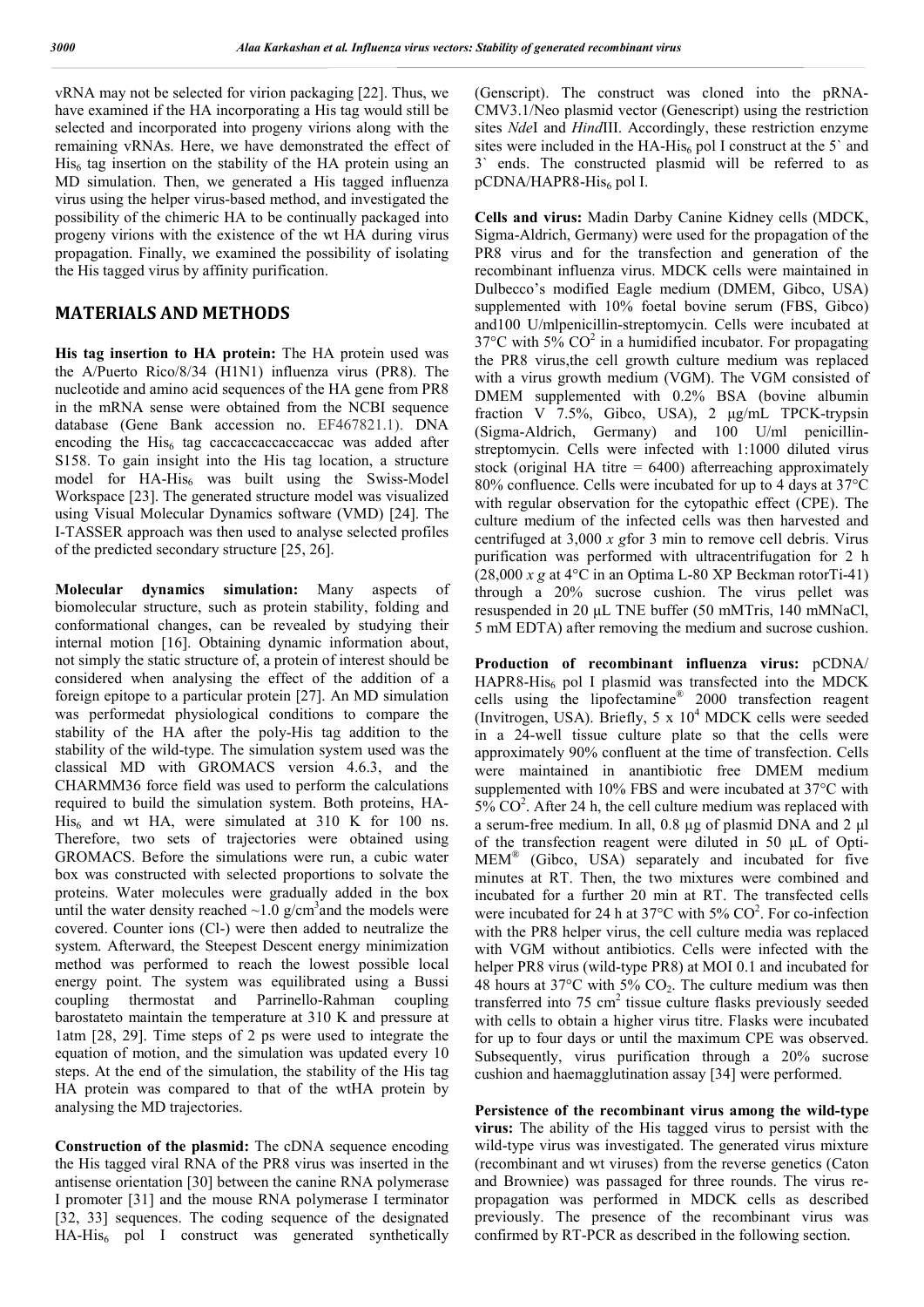**RT-PCR amplification of the recombinant HA segment:**  Total RNA of the PR8 virus was extracted using "Isolate II RNA Mini kit" (Bioline, Australia) according to the manufacturer's instruction. Three viral samples were used for the RNA extraction: the wt PR8, the virus mixture generated from RG and the fourth-generation virus mixture propagated from RG. Reverse transcription was carried out using the Thermoscript RT-PCR system (Invitrogen, USA). Briefly, 9 μL of extracted RNA (between 100 to 350ng) was mixed with 1 μLoligo (dt)<sub>20</sub>, 2 μL of 10 mMdNTP mix to a final volume of 12 μL. The RNA was denatured by incubating at  $65^{\circ}$ C for five minutes. A master mix was then prepared and was mixed with the previous reaction according to the manufacturer's instruction. The cDNA was synthesised at 50°C for 50 min, and the reaction was terminated at 85°C for 5 min. The PCR reaction was performed by adding 1-3  $\mu$ LcDNA (<200 ng) to a reaction mixture containing 12.5 μLof Go Taq® Green Master Mix (1x, Promega, USA) and 1  $\mu$ L of each primer (0.4  $\mu$ m): His<sub>6</sub> forward CACCACCACCACCACCACAGT and His<sub>6</sub> reverse CCTCCCAGCTTGATCTCTTACTTTG. The final reaction volume was adjusted to 25 μL by adding Nucleasefree water. The amplification was performed on a G-Storm GS1 Thermo cycler (G-Storm, UK). After initial denaturation at 95°C for 1 min, the reactions were cycled 35 times at 95°C/15 sec for denaturation, 55°C/15 sec for annealing and 72°C/15 sec for elongation. The obtained PCR fragment was analysed on a 1.5% agarose gel stained with ethidium bromide.

**Batch affinity isolation:** In all, 150 μL of pre-charged 50% Ni-NTA agarose (Invitrogen, USA) was loaded into a microcentrifuge tube. The resin was washed twice with 20 mM binding buffer [0.50 mL 2 M imidazole, pH 7.4 (GE Healthcare, Sweden); 6.25 mL of phosphate buffer stock solution (PBS), pH 7.4 (GE Healthcare, Sweden); and up to 50 mL of dH<sub>2</sub>O] and was centrifuged for 3 min at high speed. A total of 100 μL of the purified virus sample (generated from RG) was diluted with 100 μL of 20 mM binding buffer and was added to the resin. The virus-resin mixture was incubated for two hours at 4°C with agitation. The mixture was then centrifuged at high speed for 2 min, and the supernatant was removed and saved for analysis. Then, 75 μL of 50 mM washing buffer [1.25 mL of 2 M imidazole, pH 7.4 (GE Healthcare, Sweden); 6.25 mL of PBS, pH 7.4; and up to 50 mL  $dH<sub>2</sub>O$ ] was added and centrifuged for 1 min at high speed. The washing step was repeated three times and the washed solution was saved for analysis. Finally, a 50 μL of 500 mM elution buffer [12.50 mL of 2 M imidazole, pH 7.4; 6.25 mL of PBS, pH 7.4; and up to 50 mL of dH<sub>2</sub>O] was added and incubated for five minutes at RT. The tube was centrifuged at high speed for one minute, and the supernatant (eluted sample) was collected. Samples were loaded into 12% polyacrylamide gels and stained with Acqua Stain (Bulldog Bio Inc., USA).

#### **RESULTS**

**HA-His<sub>6</sub> protein structure model:** The structure of the wt HA (before  $His<sub>6</sub>$  addition) and HA-His<sub>6</sub> were obtained (Fig. 1). HA is a homotrimer, and each monomer consists of two subunits: HA1 and HA2 (blue and red structures in Fig. 1 respectively). The His<sub>6</sub>insertion site is located within an external loop of the HA1 subunit. The addition of the His tag formed a coiled secondary structure between S158 and S159 (Fig. 1A), with a confidence score ranging between 5 and 7 predicted by the I-TASSER server (data not shown).

Moreover, the B-factor profile (BFP, or so called normalized B-factor) was obtained using I-TASSER. It is an important indicator of the protein's structure, and indicates its dynamics and flexibility [35]. Residues with negative or close to zero BFP values are often structurally more stable, whereas BSP values higher than zero are more flexible [26, 36]. BFPs for amino acids (Fig. 2) 158-165 from the His tagged protein were predicted as follows: 0.86, 1.49, 2.51, 1.77, 1.76, 0.64, 0.10, and -0.52, respectively [36].

**Molecular dynamics trajectory analysis:** As seen from observation of the overall behaviour of the wt and recombinant HA proteins, addition of the His tag did not affect the general HA structure (with respect to the observed motion). The trajectories were analysed using VMD [24]. To investigate the protein mobility and the associated changes, root mean square fluctuations (RMSFs) for all side chain atoms of each residue were calculated. RMSFs of the average atomic mobility for the His<sub>6</sub>-HA and wt HA are shown in Fig. 3. RMSFs fluctuated in a similar manner for both HAs. However, the  $His<sub>6</sub>-HA$  had slightly larger RMSF values than the wt HA. Residues around the  $His<sub>6</sub>$  (residues 157 and 177) had relatively larger RMSF values than the other domains. The root mean square deviation (RMSD) is a commonly used quantitative measure for the conformational similarity and stability between two or more related protein structures [37, 38]. RMSD plots were calculated during the course of the MD simulation and the stability of the simulation was evaluated based on the RMSD. The RMSD plots of the trajectories of the  $HA$ -His<sub>6</sub> (red curve) and the wt HA (blue curve) are illustrated in Fig. 3. The plots show a moving average of 100 ns to allow for effective assessment of the overall trends between the two systems. RMSD was performed on the backbone atoms of the entire HA molecule for both systems. Within the first few nanoseconds, a quick RMSD jump was observed, which was due to the initial relaxed condition of the starting model. RMSD for the HA- $His<sub>6</sub>$  was slightly smaller than that of the wt HA system. With both systems, a relatively small fluctuation in RMSD values was observed, and the trajectories stabilized over the time course. Both systems had reached equilibrium after 80 ns and became stable with a RMSD value of  $\sim$ 5 Å.



**Figure 1. Structure of HA protein with one monomer highlighted in colours. The HA1 and HA2 subunits are represented with structures coloured blue and red respectively. A) HA protein**  before His<sub>6</sub> addition. The selected insertion site is between S158 **(cyan bead) and S159 (magenta bead). B) HA protein after His6 addition. The His tag is represented as the coil structure coloured by yellow**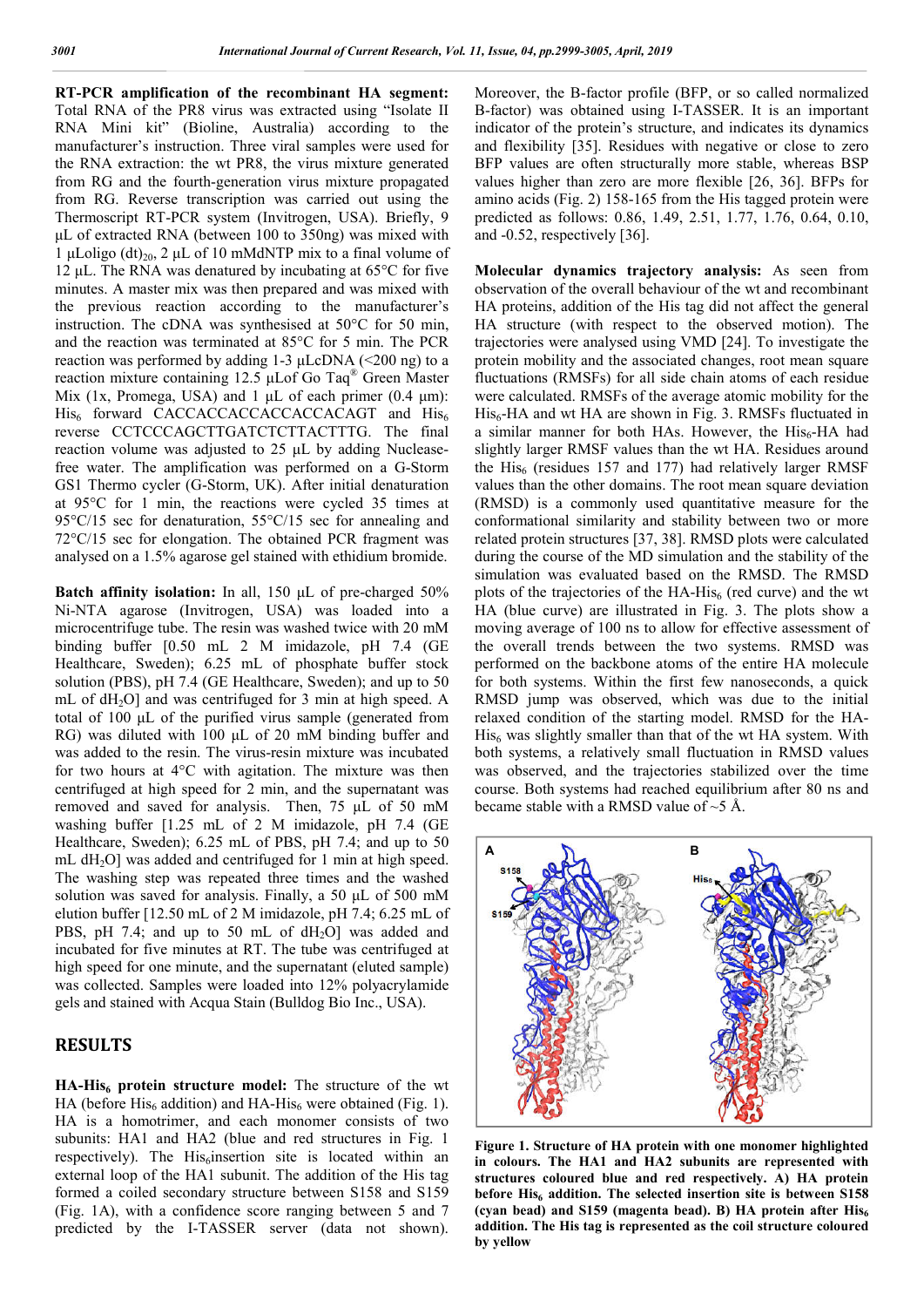HA-His<sub>6</sub> encoding vector: The designed HA-His<sub>6</sub> pol I construct is illustrated in Fig. 4A. The His tag was inserted within the HA1 subunit of the HA (represented by red bar and nucleotide sequence). The pRNA-CMV3.1/Neo plasmid vector that was used for cloning the synthesised  $HA-His<sub>6</sub>$  pol I construct has the CMV promoter. Part of this promoter was substituted by the cloned construct, and therefore, it was inactivated (Fig. 4B). The final constructed plasmid, pCDNA/HAPR8-His6 pol I that was used for generating the recombinant influenza virus is shown in Fig. 4C. The correct insert was confirmed by digesting the plasmid with *Nde*I and *Hind* III restriction enzymes (result not shown). The expected fragment sizes for the digested DNA were 4783 bp and 2450 bp.

**Generation of the recombinant influenza virus incorporating a His tag:** After 48 hours from infection with the helper virus, CPE was observed on more than 80% of the MDCK cells (typical CPE by influenza viruses include rounding up and detachment of infected cells from the tissue culture plate). The culture media of the infected cells was passaged from the cell culture well into a  $75 \text{ cm}^2$  tissue culture flask. Four days later, approximately 80% of the cells showed CPE. The titre obtained for the purified virus sample using the haemagglutination assay was 1600, and the HA titre for the virus sample that was propagated after three passage rounds was 1600. The presence of the His tagged virus was confirmed by RT-PCR. The expected size of the amplified region containing the His tag was 269 bp. From the PCR results shown in Fig. 5, presence of the recombinant viral mRNA was successfully observed. The correct bandsize was only visualized on the agarose gel with the virus samples that were expected to contain the generated His tagged virus (virus produced from the RG with the helper virus and the virus produced from the RG were passaged for three rounds).



**Figure 2. B-factor profile (BFP) predicted by I-TASSER server.** A) BFP for the wt HA protein. B) BFP for the His<sub>6</sub>-HA protein. **The two serine amino acids (S158 and S 159) before the 6 x His tag addition and after the 6x His tag addition are indicated with the orange box.**

**Isolation of the His tag virus by batch purification:** The supernatant that was separated from incubation of the virusresin mixture, the solution saved from all three washing steps and the eluted sample were loaded into a 12% SDS gel. After protein separation (Fig. 6), the viral protein bands from the supernatant sample were the highest in intensity compared to the other samples (with exception to the virus sample loaded as a control). The band intensity indicates the quantity of the viral proteins available within the loaded sample, hence, the amount of the virus.





Figure 3. Comparison of the His<sub>6</sub>-HA and wt HA proteins by **molecular dynamics simulation.A) RMSF for all the side-chain**  atoms of the wt HA system (blue) and the His<sub>6</sub>-HA system (red). **B) RMSD for all backbone atoms of the wt HA system (blue) and**  the His<sub>6</sub>-HA system (red)



Figure 4. Construction of the pCDNA/HAPR8-His<sub>6</sub> pol I plasmid **used to generate the recombinant influenza virus.A) Schematic presentation of the HA-His<sub>6</sub> pol I construct. cDNA encoding the recombinant HA is in the antisense orientation between the canine pol I promoter (Pol I) and the mouse pol I terminator (T). The nucleotide sequence in red represents the His tag. Cytoplasmic tail (CT), signal peptide (SP).B)The pRNA-**CMV3.1/Neo plasmid used for cloning the HA-His<sub>6</sub> pol I **construct with** *Nde***I and** *Hind***III sites. C) ThepCDNA/HAPR8- His6 pol I plasmid containing the HA-His6 pol I construct.**

The virus quantity decreased with the three washes and had almost disappeared in the third wash. With the eluted virus sample, faint bands for the viral proteins were observed, which most likely represents the isolated His tagged virus.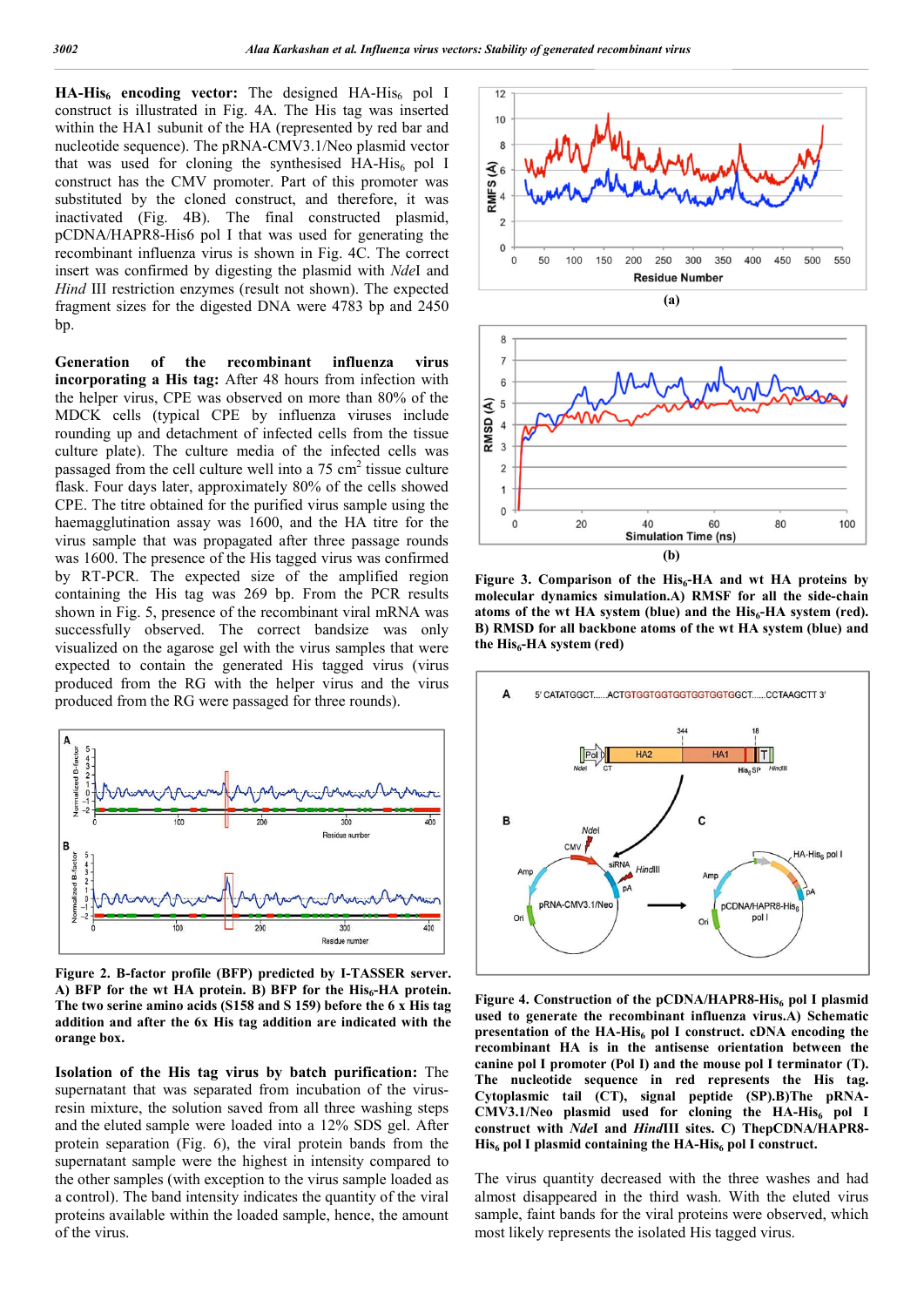

**Figure 5. RT-PCR detection of the His tagged influenza virus.**  The region containing the His<sub>6</sub> tag of the recombinant mRNA was **amplified using specific primers.The size of the expected amplified region is 269 bp.The bands marked with the red box represent the correct amplified size within the examined virus samples. Lane 1: virus generated from the RG with the helper PR8 virus, lane 2: virus produced from RG and passaged for three rounds, lane 3: wild-type PR8 virus (***-ve***), lane 4: water, lane 5: pCDNA/HAPR8-His6 pol I plasmid, lane 6: Hyperladder™ II marker.**



\* Protein band assignments based on literature data [7, 39-43].

**Figure 6. Influenza virus proteins separated with SDS-PAGE after affinity batch purification. Virus samples contained a combination of wild-type PR8 and His tagged PR8 viruses (obtained from the RG experiment) and were loaded into a 12% polyacrylamide gel and stained with Coomassie instant staining. The protein bands marked with the red box may represent uncleaved HA0 (~ 75 kDa\*), NP (~ 60 kDa\*) and HA1 (~ 42-46 kDa\*) and HA2 (27 kDa\*) subunits. Lane 1: protein marker. Lane 2: virus samples from reverse genetics experiment (before batch purification), lane 3: eluted sample, lane 4: supernatant sample after virus incubation with the resin, lane 5: 1st washed sample, lane 6: 2nd washed sample, lane 7: 3rd washed sample.**

#### **DISCUSSION**

Advances in the fields of genetic engineering and molecular biology have enabled the development of live vector vaccines [44]. Influenza viral vectors offer many advantages as a vaccine delivery vehicle, such as the ability to induce strong

immune responses [2]. The licensed influenza vaccine strains provide a major advantage, as they can serve as a safe vaccine delivery vector [2]. Predicting the stability of an influenza virus incorporating a foreign insert can significantly assist with designing and then producing a genetically stable recombinant virus. In this study, we investigated the stability of HA incorporating a  $His<sub>6</sub>$  tag and compared the structural variation with the wt HA using MD simulation. Later, we experimentally generated a recombinant influenza virus and examined its ability to persist during virus propagation along with the wt virus. The S158 amino acid residue that was selected for insertion of the  $His<sub>6</sub>$  tag has been identified within the Ca2 antigenic region of H1 subtype of viruses, which is known to be from the accessible hypervariable region [7, 45]. Many studies have revealed that most of the antigenic epitopes contain highly flexible, protruding loops, and shape changing might not alter the virus stability, with the exception of the antigenic sites Ca1 and [46, 47]. As shown in Fig. 1, His<sub>6</sub>addition resulted in a protruded structure between S185 and S159 based on the Swiss-Model prediction.To undertake flexibility prediction, we used the I-TASSER server for predicting the BFP. The BFP prediction uses a combination of template-based assignment, protein structure and sequence profiles [48].

The BFP scores suggest that the His tag region was slightly more flexible (less stable) when compared to the overall predicted normalized B-factor for the HA structure (Fig. 2). The highest score predicted was 2.51 and that was for H160. As a comparison, the scores obtained for S158 and S159 were 0.15 and -0.37, respectively,before addition of the His tag, and these scores changed to 0.86 and -0.52, respectively, with the His tag addition. Analysis of the scores obtained for both generated systemsindicates that the changes caused byaddition of the His tag to the flexibility of the HA structure, particularly the  $His<sub>6</sub>$  region, werenot consideredto be significant. To determine whether the addition of a foreign epitope  $(His<sub>6</sub>)$ could affect the dynamic behaviour of HA, RMSF were analysed. The RMSF values obtained (Fig. 3) indicate that the addition of  $His<sub>6</sub>$  made the HA protein somewhat more flexible than the wt HA. Moreover, the fluctuating magnitudes for some of the residues in the His tag region were largerthan others within the  $His<sub>6</sub>-HA$  protein. This was in agreement with the BFP scores predicted for this modified region.RMSD is one of the key parameters used to predict and evaluate the stability of proteins [27]. As seen in Fig. 3, RMSD trajectory values for the  $His<sub>6</sub>-HA$  between 10 ns and 80 ns were slightly lower than that of the wt HA. This suggests that  $His<sub>6</sub>-HA$  was more stable than the wt HA at the start of the simulation time period. Overall, there were no significant differences between the  $His<sub>6</sub>-HA$  and wt HA systems in terms of stability and conformational changes. Previous experimental studies showed that expression of foreign peptides, as part of the viral protein, did not affect viral infectivity [11, 12, 21, 49]. Our computational study is in agreement with these studies, as the stability of the recombinant HA did not differ from that of the wt HA. The second part of our study involved generation of the recombinant influenza virus.Recombinant influenza virus carrying a His $_6$  tag was successfully generated using the pol I method with the helper virus. The presence of the tagged virus was confirmed by detecting the recombinant mRNA HA using the PCR technique. Packaging of the His tagged HA vRNA into progeny recombinant virus was sustained among the progeny wild-type virus production. The presence of the recombinant HA mRNA was detected by PCR within the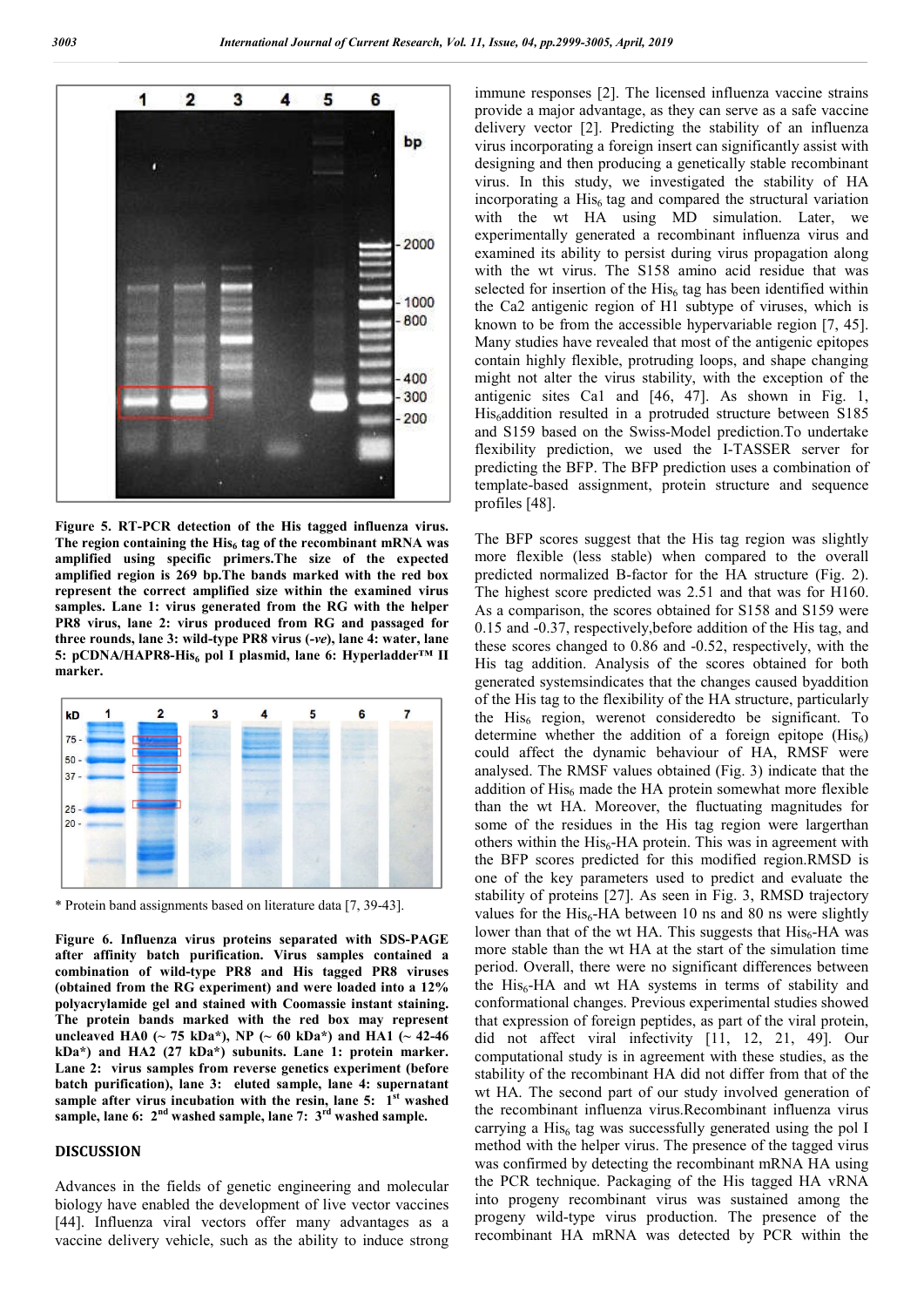fourth generation of viruses (passage 3). In an earlier study, recombinant plasmid encoding the NS gene was constructed by replacing the NS coding region with the CAT(chloramphenicol acetyltransferase) gene [50]. The foreign recombinant gene was packaged into viral particles with the use of a helper virus and was passaged successfully several times. However, detection of the recombinant gene expression (CAT activity) was then rapidly lost among the helper virus after further passages [50]. In another study, recombinant influenza virus expressing the HPV16 oncogene was generated using the plasmid reverse genetics system [51]. The stability of the transgene within the recombinant influenza virus was confirmed by passaging the virus for up to 5 rounds [51]. It can be hypothesized from these two studies that the presence of the wt virus (helper virus) may lead to a gradual loss of the recombinant gene during virus passaging. This could be because the presence of the viral wtvRNA can compete with the recombinant one for selection during viral packaging, possibly due to bundling signals [52]. However, having a pure recombinant virus population will not cause this issue with virus replication, as the only gene type available for packaging is the recombinant one. Moreover, replacing the whole coding region with a foreign gene can affect the recognition and selection of the packaging signals that are believed to exist in both coding and non-coding regions [19, 21]. Consequently, this can possibly affect the continued packaging of the recombinant viral segment.

Affinity batch purification was conducted to examine whether the His tagged viruses could be isolated from the non-tagged virus, which could be practical for future applications. The eluted sample from the purification contained a low virus amount that was indicated by the result observed on the SDS gel (Fig. 6). Generating recombinant influenza virus with the use of helper virus based method will result in progeny viruses of which the large majority are helper viruses [53]. The isolated virus within the eluted sample probably represents the His tagged virus, however more investigation is required in order to confirm this, as well as to estimate the sample purity. In conclusion, the stability of the HA protein incorporating a foreign epitope ( $His<sub>6</sub>tag$ ) within a selected antigenic domain was demonstrated via MD simulation. The recombinant influenza virus was then successfully generated using the helper virus-based reverse genetics system. Additionally, the recombinant virus was able to persist for several passages amongst the wild-typevirus.Thus, using theinfluenza virus as a vaccine vector is a promising approach. Investigations that were undertaken in this study can provide insight into the effect of small foreign epitope insertionon HA dynamics and stability, which in turn could provide new knowledge in the field of recombinant influenza viruses.

**Conflict of interest:** The authors declare no financial or commercial conflict of interest.

**Acknowledgements:** We thank Dr.Xiaozheng Mu for performing the molecular dynamics simulation.

#### **References**

- 1. Iwasaki, A. and Pillai, P. S. 2014. Innate immunity to influenza virus infection*. Nat. Rev Immunol*, *14*(5), 315-28.
- 2. Stukova, M. A*. et al.* 2006. Vaccine potential of influenza vectors expressing Mycobacterium tuberculosis ESAT-6 protein*. Tuberculosis (Edinb)*, *86*(3-4), 236-46.
- 3. Martinez-Sorbido, L. & Garcia-Sastre A. 2007. Recombinant influenza virus vectors*. Future Virol*, *2*, 401- 416.
- 4. Neumann, G. and Kawaoka, Y. 2002. generation of influenza A virus from cloned cDNAs-historical prespective and outlook for the new millinium*. Rev Med Virol*, *12*,13-30.
- 5. Sriwilaijaroen, N. and Suzuki, Y. 2012. Molecular basis of the structure and function of H1 hemagglutinin of influenza virus*.* Proc. Jpn. Acad. Ser. B Phys. Biol Sci, *88*(6), 226- 249.
- 6. Isin, B., Doruker, P. and Bahar, I. 2002. Functional motions of influenza virus hemagglutinin: a structure-based analytical approach*. Biophys J*, *82*(2), 569-581.
- 7. Caton, A. J. and Browniee, G. G. 1982. The antigenic structure of the influenza virus A/PR/8/34 hemagglutinin (H1 subtype) *.Cell*, *31*, 417-427.
- 8. Wilson, I. A. and Cox, N. J., (1990. Structural basis of immune recognition of influenza virus hemagglutinin*. Annu Rev Immunol*, *8*, 737-71.
- 9. Soundararajan, V*. et al.* 2011. Networks link antigenic and receptor-binding sites of influenza hemagglutinin: Mechanistic insight into fitter strain propagation*. Sci Rep*,*1*.
- 10. Ellebedy, A. H. and Ahmed, R. 2012. Re-engaging crossreactive memory B Cells: The influenza puzzle*. Front Immunol*, *3*, 53.
- 11. Thomas, P. G., Brown, S. A., Yue, W., So, J., Webby, R. J. and Doherty, P. C. 2006. An unexpected antibody response to an engineered influenza virus modifies CD8+ T cell responses*. PNAS*, *103*(8), 2764-9.
- 12. Gilleland, H. E*. et al.* 2000. Chimeric animal and plant viruses expressing epitopes of outer membrane protein F as a combined vaccine against Pseudomonas aeruginosa lung infection*.* FEMS Immunol Med Microbiol,. 27(4): p. 291-7.
- 13. Li, Z. N*. et al.* 2005. Chimeric influenza virus hemagglutinin proteins containing large domains of the Bacillus anthracis protective antigen: protein characterization, incorporation into infectious influenza viruses, and antigenicity*. J Virol*, *79*(15), 10003-12.
- 14. Garulli, B., Di Mario, G., Sciaraffia, E., Kawaoka, Y. and Castrucci, M. R. (2011. Immunogenicity of a Recombinant Influenza Virus Bearing Both the CD4+ and CD8+ T Cell Epitopes of Ovalbumin*. J. Biomed Biotechnol*, *2011*, 497364.
- 15. Garcia-Sastre, A. 2000. Transfectant influenza viruses as antigen delivery vectors*. Adv Virus Res*, *55*, 579-97.
- 16. Adcock, S.A. and McCammon, J. A. 2006. Molecular Dynamics: Survey of Methods for Simulating the Activity of Proteins*. Chem. Rev*, *106*(5), 1589-1615.
- 17. Lindahl, E.R. 2008. Molecular dynamics simulations*. Methods Mol Biol*, *443*, 23.
- 18. Wang, Y*. et al.* 2013. Insight into the structural stability of wild type and mutants of the tobacco etch virus protease with molecular dynamics simulations*. J Mol Model*, *19*(11), 4865-75.
- 19. Watanabe, T., Watanabe, S., Noda, T., Fujii, Y. and Kawaoka, Y. 2003. Exploitation of Nucleic Acid Packaging Signals To Generate a Novel Influenza Virus-Based Vector Stably Expressing Two Foreign Genes*. J Virol, 77*(19), 10575-10583.
- 20. Noda, T. and Kawaoka, Y. 2012. Packaging of influenza virus genome: robustness of selection*. PNAS*, *109*(23), 8797-8.
- 21. Li, F*. et al.* 2010. Generation of replication-competent recombinant influenza A viruses carrying a reporter gene